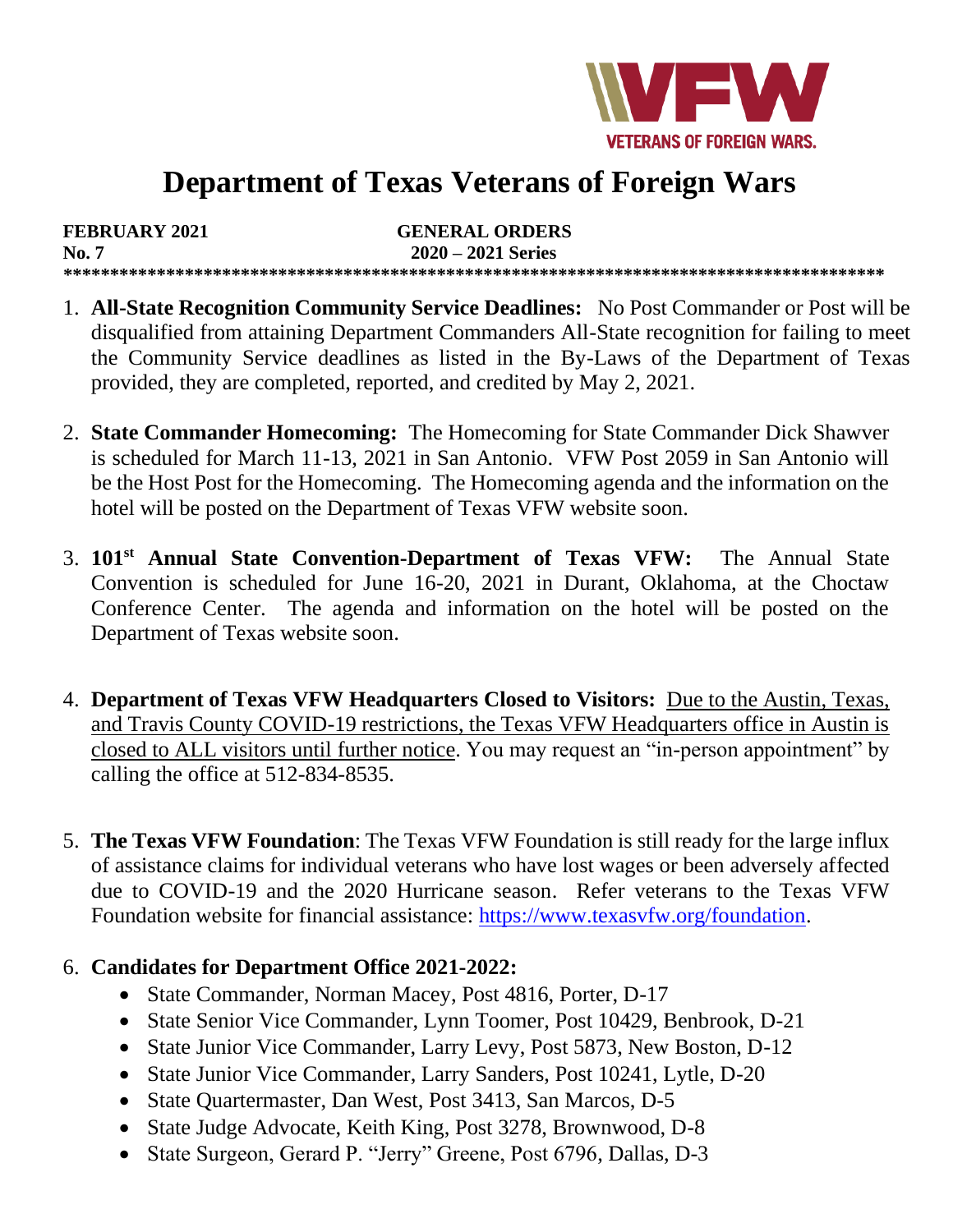- State Chaplain, Timothy Anderson, Post 3894, Waxahachie, D-30
- State Chaplain, Michael "Foy" Day, Post 4709, Conroe, D-17
- State Chaplain, Carl Lilly, Post 8878, Wichita Falls, D-15
- State Chaplain, Angel Ramirez, Post 4443, Austin, D-28

## 7. **Candidates for National VFW Office 2020-2021:**

- VFW National Jr. Vice Commander-in-Chief, Larry Velasquez, Jr., Post 8932, D-6
- VFW National Chaplain, Allen "Al" Lowe, Post 4008, D-14

## 8. **VFW National Commander-in-Chief's Homecoming:**

The VFW National Commander-in-Chief's Homecoming has been rescheduled for March 24-28, 2021, in Portsmouth, Virginia.

## 9. **District Meetings for February & March 2021:**

- **District 1 February 21st Post 2772-Sherman**
- **District 2 February 6th Post 1839-Cleveland**
- **District 3 February 21st Post 6796-Dallas**
- **District 5 February 20th Post 8456-Geronimo**
- **District 6 February 13th Post 9170-Beeville**
- **District 8 February 6th Post 6873-Abilene**
- **District 9 February 6th Post 1475-Amarillo**
- **District 12 February 20th Post 7523-Mineola**
- **District 13 February 21st via "Zoom" (contact DC-13) for link.**
- **District 15 February 20th Post 2476-Windthorst**
- **District 16 February 6th Post 880-Galveston**
- **District 17 February 20th Post 4458-Caldwell**
- **District 25 February 6th Post 4372-Odessa**
- **District 4 March 20th Post 10352-Spring/Aldine**
- **District 10 March 27th Post 8550-El Paso**
- 10.**Membership:** The Department is currently sitting at 88.35% with 57,762 members as of January 29, 2021.
- 11.**Creation of a new position for Governmental and Public Affairs:** The Council of Administration approved the creation of a new position for Governmental and Public Affairs that will interact with Federal, State and Local legislators and officials on a full-time basis.
- 12.**Reminder for Post Commanders (per State Commander Shawver):** Reminder for all Post Commanders of Section 218(a)(1) Paragraph c. Insist that Post business and activities be conducted in such a manner that they do not violate any applicable governmental law, ordinance or regulation nor bring or tend to bring dishonor or embarrassment upon the Post, its members, or the Veterans of Foreign Wars of the United States.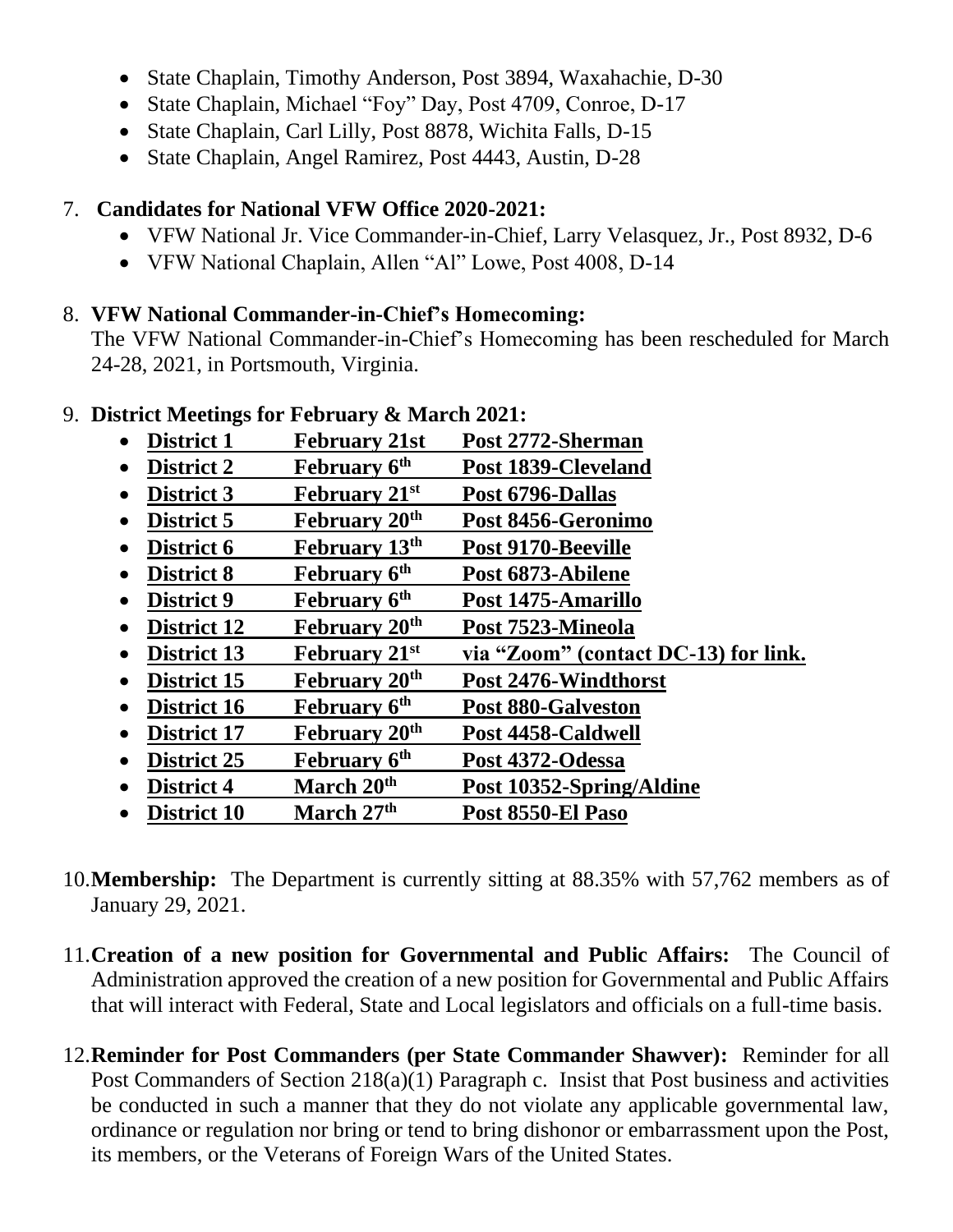### 13.**Congratulations to our 2020-2021 VFW Smart/Maher Teacher of the Year winners:**

- K-5 grades: Heather Marie Kaldis of Brenham, Texas Brenham Elementary, Brenham, Texas Sponsored by: Post 7104-Brenham & District 17
- 6-8 grades: Esther Millette of Clyde, Texas Eula Secondary School, Clyde, Texas Sponsored by: Post 6873-Abilene & District 8
- $\bullet$  9-12 grades: Ronald Castro of Houston, Texas YES Prep Academy-White Oak, Houston, Texas Sponsored by: Post 8790-Houston & District 4

#### 14.**Congratulations to our 2020-2021 Patriot's Pen winners:**

1<sup>st</sup> Place Kate A. Kunkle of Boerne, Texas Awarded \$1,500.00 Donated by Department of Texas VFW Auxiliary Scholarship 7<sup>th</sup> grader-Boerne Middle School, Boerne, Texas Sponsored by Post 688-Boerne & District 13

2<sup>nd</sup> Place Bayley C. Pitts of Giddings, Texas Awarded \$500.00 Donated by Paul Hayslip Memorial Scholarship, Spring Branch Post 8790-Houston, 8<sup>th</sup> grader-Round Top-Carmine High School-Carmine, Texas Sponsored by: Post 5254-La Grange & District 28

3<sup>rd</sup> Place Holden M. Smith of Plano, Texas Awarded \$500.00 Donated VFW District 4-Department of Texas VFW Scholarship 8<sup>th</sup> grader-Prince of Peach Christian School, Carrollton, Texas Sponsored by Post 6796-Dallas & District 3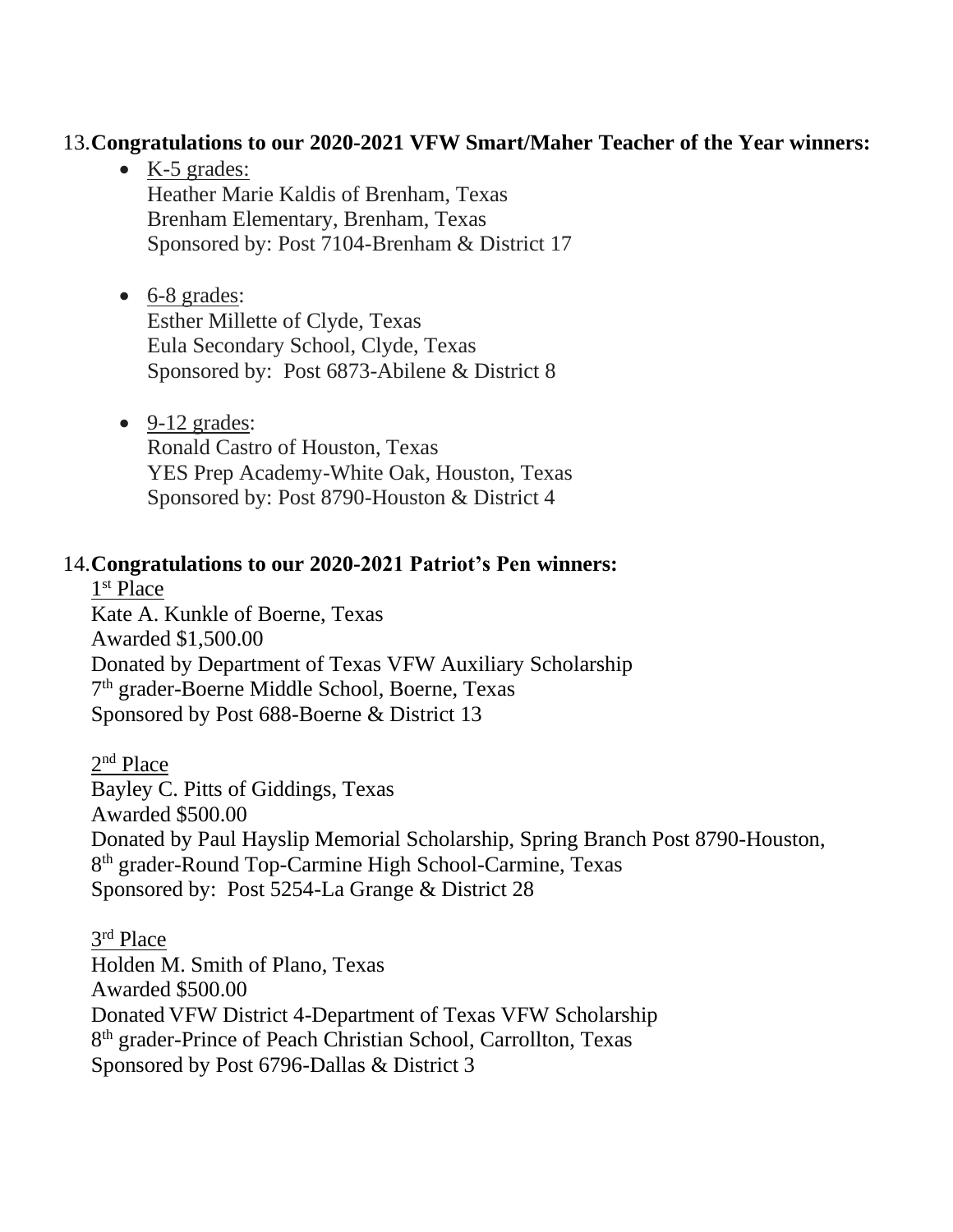4<sup>th</sup>Place Kaitlyn D. Van Holten of Abilene, Texas Awarded \$500.00 Donated by Adobe Walls VFW Post 1789 Borger Memorial Scholarship 8<sup>th</sup> grader-Wylie West Jr. High School, Abilene, Texas Sponsored by Post 6873-Abilene & District 8

## 15.**Congratulations to our 2021Voice of Democracy Top Ten winners & finalists:**

1<sup>st</sup> place Jacqueline R. Halldorsson of San Antonio, Texas Awarded \$10,000.00 Donated by V-Sweeps Scholarship Sponsored by Post 8541-San Antonio & District 20

 $2<sup>nd</sup>$  place Grace A. Ross of Beaumont, Texas Awarded \$8,000.00 Donated by Texas VFW Foundation Scholarship Sponsored by Post 1806-Beaumont & District 2

3<sup>rd</sup> place Allyssa E. Standifer of Paris, Texas Awarded \$7,000.00 Donated by Department of Texas VFW Scholarship Sponsored by Post 3990-Paris & District 12

4<sup>th</sup> place Emily S. Hill of Idalou, Texas Awarded \$6,000.00 Donated by Per Stirling Capital Management Scholarship Sponsored by Post 2466-Lubbock & District 9

5<sup>th</sup> place Rory Isabel Dulock of Lindsay, Texas Awarded \$5,000.00 Donated by Camp Bowie Post 708 & Auxiliary and Robert O. Pugh Memorial Scholarships Sponsored by Post 1922-Gainesville & District 1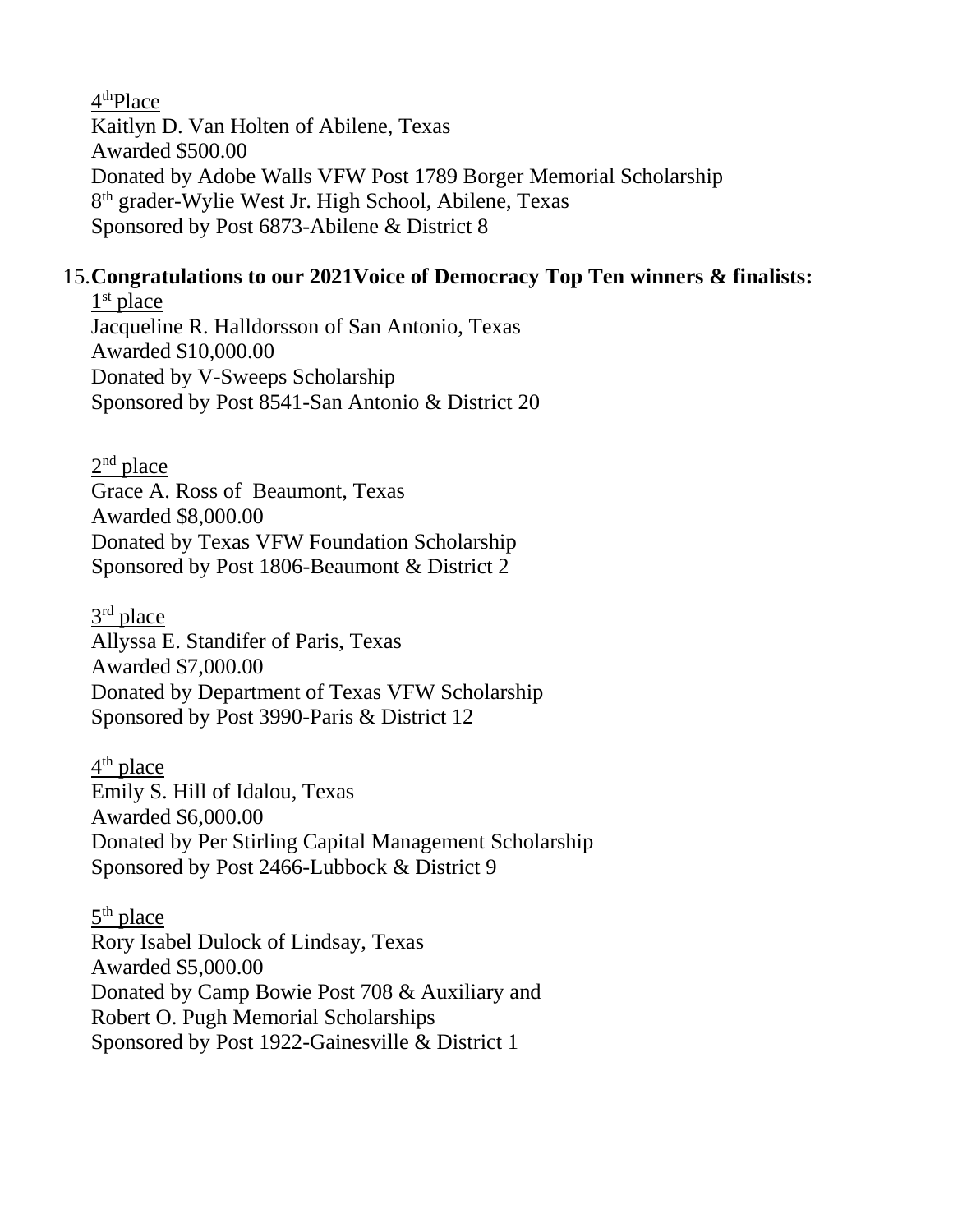6<sup>th</sup> place Ethan M. House of New Braunfels, Texas Awarded \$5,000.00 Donated by Thomas "Doc" Howard VFW Post 3359, Garland, Texas Memorial Scholarship Sponsored by Post 7110-New Braunfels & District 5

7<sup>th</sup> place

Ashley Nicole Chavez of Humble, Texas Awarded \$5,000.00 Donated by District 17 Scholarship Sponsored by Post 12075-Humble & District 4

8<sup>th</sup> place Hannah G. Moreno of Breckenridge, Texas Awarded \$4,000.00 Donated by Texas VFW Motorcycle Group Scholarship Sponsored by Post 7767-Breckenridge & District 8

9<sup>th</sup> place Tristan Baumgardner of Van, Texas Awarded \$3,500.00 Donated by VFW Post 8541 Auxiliary-District 20 Scholarship Sponsored by Post 6635-Grand Saline & District 30

 $10<sup>th</sup>$  place Zachary M. Courreges of El Paso, Texas Awarded \$3,500.00 Donated by Adobe Walls VFW Post 1789-Borger Scholarship Sponsored by Post 9173-El Paso & District 10

State Finalist Aubrey L. Miller of Rockport, Texas Awarded \$3,000.00 Donated by Stewart-Wendell VFW Post 3904 Scholarship Sponsored by Post 3904-Rockport & District 6

State Finalist Jordan A. Smajstrla of Boerne, Texas Awarded \$3,000.00 Donated by West Brazos VFW Post 8551 and Auxiliary-Sweeny Scholarship & District 16 VFW Auxiliary Scholarship Sponsored by Post 688-Boerne & District 13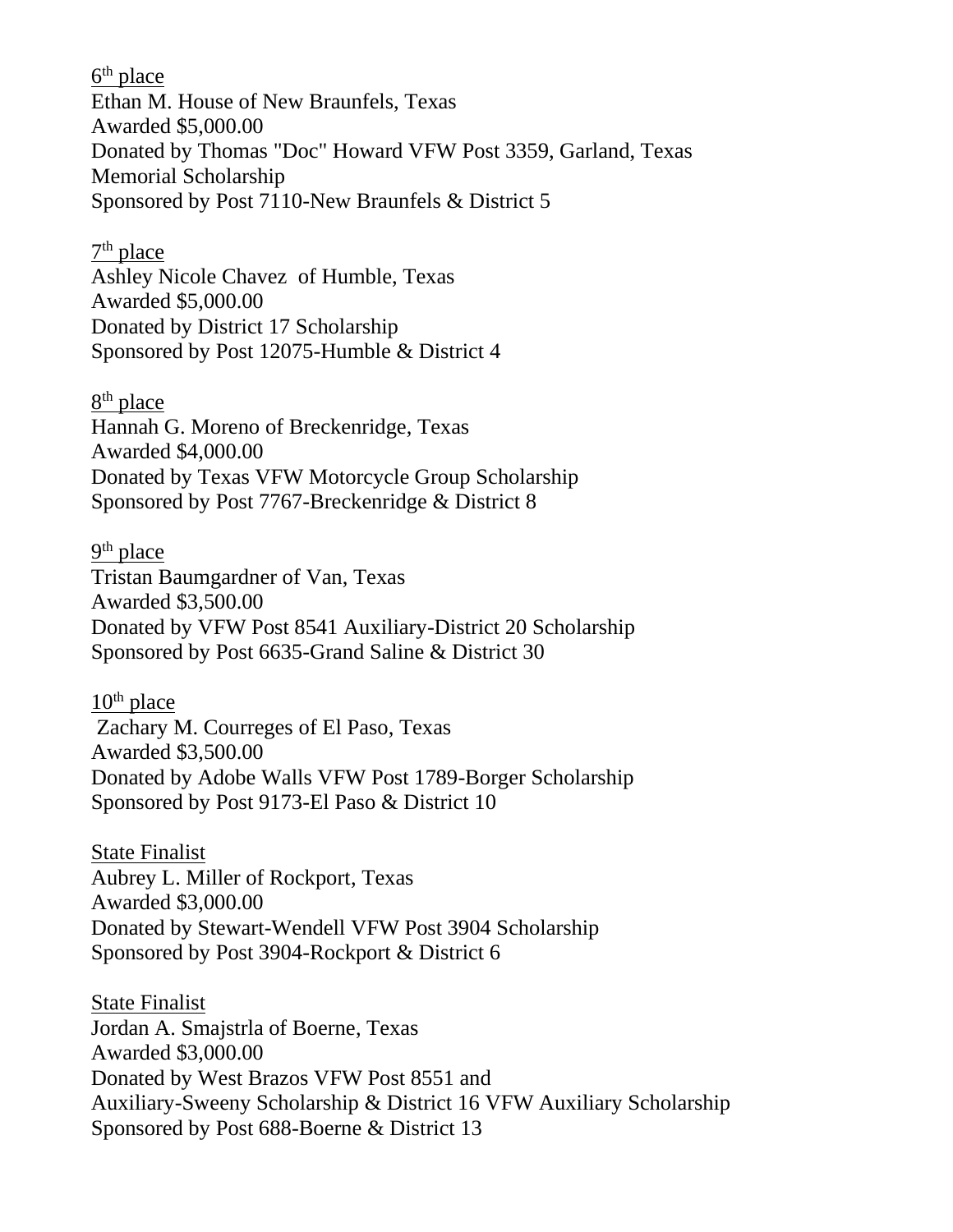State Finalist Ivey A. Bassham of Colorado City, Texas Awarded \$2,000.00 Donated by RVOS Scholarship Sponsored by Post 2676-Windthorst & District 15

State Finalist Hailey B. Routson of West, Texas Awarded \$2,000.00 Donated by Jerome & Irene Henze Scholarship, VFW Post 9213 & Auxiliary Sponsored by Post 4819-West & District 29

State Finalist Patricia K. Castanon of Palacios, Texas Awarded \$1,500.00 Donated by Department of Texas VFW Auxiliary Scholarship Sponsored by Post 2438-Bay City & District 16

State Finalist Daniel A. Hernandez of McAllen, Texas Awarded \$1,500.00 Donated by VFW Auxiliary Post 8790, Houston Scholarship Sponsored by Post 8788-McAllen, & District 18

State Finalist Abigail M. Hunt of Dallas, Texas Awarded \$1,000.00 Donated by Paul Hayslip Memorial Scholarship, Spring Branch VFW Post 8790 Sponsored by Post 6796-Dallas & District 3

State Finalist Cole R. Wheeler of Lampasas, Texas Awarded \$1,000.00 Donated by District 4 Scholarship Sponsored by Post 8539-Lampasas & District 14

State Finalist Tanner C. David of Bellville, Texas Awarded \$1,000.00 Donated by Dallas-Love Field VFW Post 7471 Memorial Scholarship Sponsored by Post 6522-Bellville & District 17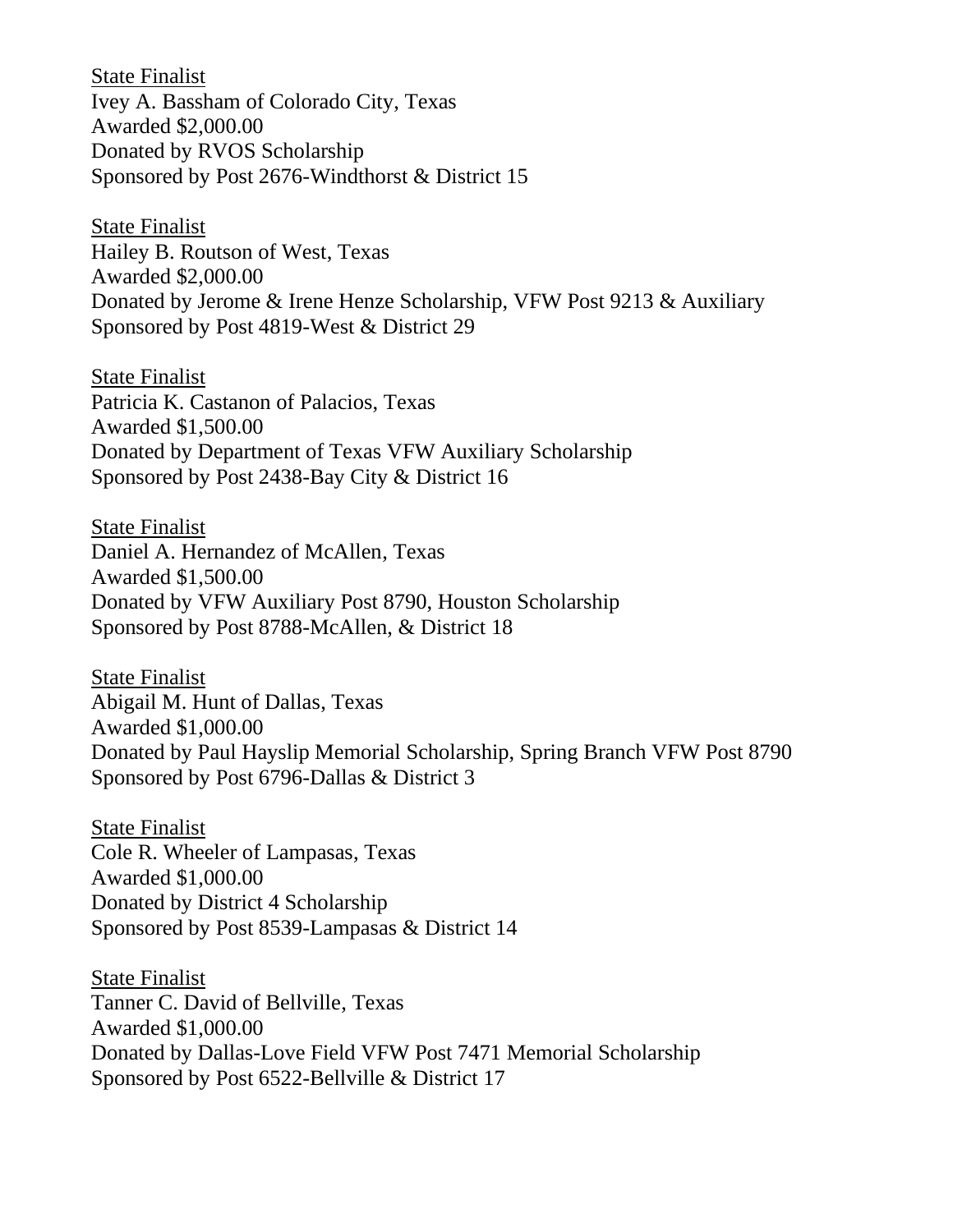State Finalist Kassie M. Plotts of Groveton, Texas Awarded \$1,000.00 Donated by Sidney Pierce VFW Post 4476-Taylor Scholarship Sponsored by Post 6899-Trinity & District 19

State Finalist Madison M. Jones of Fort Worth, Texas Awarded \$1,000.00 Donated by James "Jeff" Clark Scholarship Sponsored by Post 8235-Fort Worth & District 21

State Finalist Jacob K. Wachsmuth of Shiner, Texas Awarded \$1,000.00 Donated by USAF Chief Master Sgt. Amos Hastings Scholarship Sponsored by Post 6209-Shiner & District 24

State Finalist Cade M. Salisbury of Lubbock, Texas Awarded \$1,000.00 Donated by Past State Commander M. John Knapp Scholarship Sponsored by Post 6797-Post & District 25

State Finalist Rachel I. Schroder of Coupland, Texas Awarded \$1,000.00 Donated by VFW Post 10428, Kingsland, and its Auxiliary Scholarship Sponsored by Post 6115-Elgin & District 28

- 16.**John Jowers, Data Management Specialist, Department HQs:** John Jowers is the newest staff member of the Department of Texas VFW Headquarters. He has taken over all the status sheet reporting as of October 16, 2020. His email address is: [john@texasvfw.org.](mailto:john@texasvfw.org)
- 17.**Post & District Status Sheets:** The stat sheets are used by Post and District Officers to gauge where VFW Post standings are at any given time as compared to other VFW Posts within their respective District and published VFW program and operational deadlines. Status sheets are available at: [https://www.texasvfw.org/status-sheets.](https://www.texasvfw.org/status-sheets)

**Please be Patient:** Status sheets are updated once a week at around 1400 and there is often some backlog in our data entry queue. Please allow us a few days to review any information you have submitted before calling to confirm. If you have anything you feel is not correct, email John Jowers, Data Management Specialist: [john@texasvfw.org](mailto:john@texasvfw.org).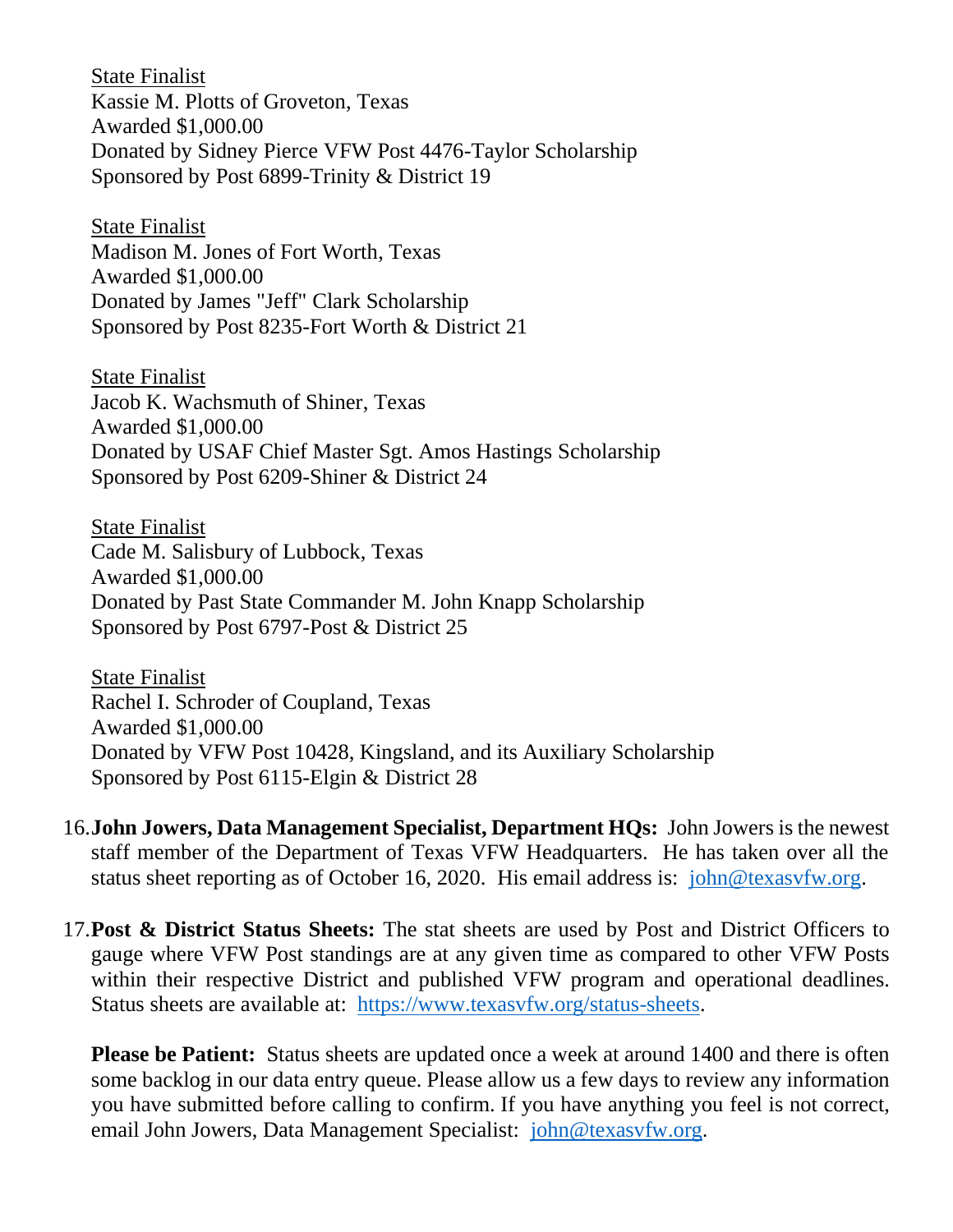18.**Post Audits:** The (original) signed copy should be mailed or emailed to Department of Texas VFW Headquarters. For more information, email John Jowers, Data Management Specialist, at the Department of Texas VFW Headquarters: [john@texasvfw.org](mailto:john@texasvfw.org).

## **Deadline dates for Post Audits for the 2020-2021 Administrative Year:**

- 1<sup>st</sup> Quarter Post Audit Report was due by October 31, 2020
- 2<sup>nd</sup> Quarter Post Audit Report was due by January 31, 2021
- $3<sup>rd</sup>$  Quarter Post Audit Report is due by April 30, 2021
- 19.**Deadline to submit 2019 IRS form:** December 31, 2020, was the deadline to submit a copy of your Post IRS Form, 990, 990EZ, or 990N. Copies should have been mailed or emailed to John Jowers, Data Management Specialist, at the Department of Texas VFW Headquarters: [john@texasvfw.org](mailto:john@texasvfw.org).
- 20.**Deadline for all Post Inspections due by December 31, 2020:** Post Inspections were to be completed and received (mailed or emailed) to the Department of Texas VFW Headquarters by December 31, 2020. For more information, email John Jowers, Data Management Specialist, at the Department of Texas VFW Headquarters: [john@texasvfw.org.](mailto:john@texasvfw.org)
- 21.**Deadline to receive Veteran Project Participation Report (VPR) for Pearl Harbor Day:**  January 5, 2021, was the due date for the VPR for Pearl Harbor Day to be submitted to Department of Texas VFW Headquarters. For more information, email John Jowers, Data Management Specialist, at the Department of Texas VFW Headquarters: [john@texasvfw.org](mailto:john@texasvfw.org).
- 22.**Deadline Dates:** Refer to the Texas VFW Standard Operating Procedures (SOP) for VFW Post for a full list of 2020-2021 deadline dates for all programs and requirements, including VPR's. View the deadline dates online at: <https://www.texasvfw.org/sop-training-materials>.

# 23.**Dates to Remember (Department of Texas VFW HQs will be closed):**

February  $15<sup>th</sup>$  – President's Day May  $31<sup>st</sup>$  – Memorial Day

# 24.**Closing Comments:**

Looking back on our 2021 Mid-Winter Conference in Corpus Christi we had a wonderful turnout of VFW members. The Awards Banquet onboard the U.S.S. Lexington was a huge success. Let us continue to work hard for our Veterans and I hope to see many of you at my State Commander Homecoming in San Antonio in March!